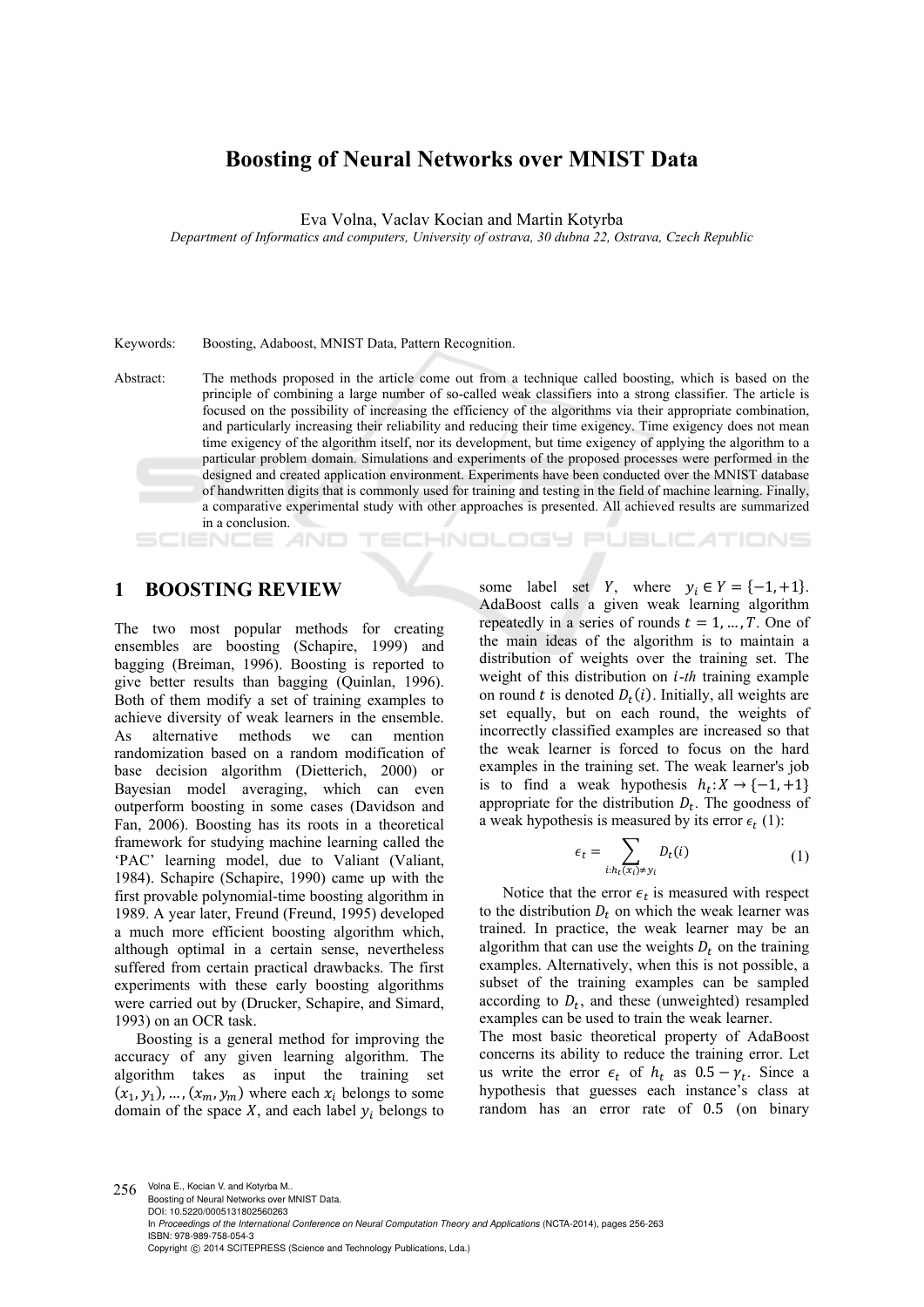problems),  $\gamma_t$  thus measures how much better than random are  $h_t$ 's predictions. Freund and Schapire (Freund and Schapire, 1997) proved that the training error (the fraction of mistakes on the training set) of the final hypothesis  $H$  is at most (2):

$$
\prod_{t} \left[ 2\sqrt{\epsilon_{t}(1-\epsilon_{t})} \right] = \prod_{t} \sqrt{1-4\gamma_{t}^{2}}
$$

$$
\leq \exp\left( -2\sum_{t} \gamma_{t}^{2} \right) \tag{2}
$$

Thus, if each weak hypothesis is slightly better than random so that  $\gamma_t \ge \gamma$  for some  $\gamma \ge 0$ , then the training error drops exponentially fast. However, boosting algorithms required that such a lower bound  $\gamma$  be known a priori before boosting begins. In practice, knowledge of such a bound is very difficult to obtain. AdaBoost, on the other hand, is adaptive in that it adapts to the error rates of the individual weak hypotheses. This is the basis of its name 'Ada' is short for 'adaptive'. (Freund and Schapire, 1999).

### **2 ENSEMBLES OF CLASSIFIERS**

The goal of ensemble learning methods is to construct a collection (an ensemble) of individual classifiers that are diverse and yet accurate. If it is achieved, then highly accurate classification decisions can be obtained by voting the decisions of the individual classifiers in the ensemble.

We have proposed the method of learning on the basis of the property of neural networks, which have been noticed during another work (Kocian and Volná, 2012), e.g. a major part of the adaptation is performed during the first pass. We used neural networks as generators of weak classifiers only, i.e. such classifiers which are slightly better than a random variable with uniform distribution. For weak classifiers, their diversity is more important than their accuracy. Therefore, it seemed appropriate to use a greedy way in order to propose classifiers. This approach uses only the power of the neural network adaptation rule in the early stages of its work and thus time is not lost due to a full adaptation of the classifier.

### **2.1 Performance and Diversity**

The most significant experimental part of the article focused on dealing with text (machine readable) in particular. However, we were not limited to printed text. The experiment has been conducted over the

MNIST database (LeCun et al., 2014). The MNIST database is a large database of handwritten digits that is commonly used for training and testing in the field of machine learning.

We have proposed several approaches to improve performance of boosting (Iwakura et al., 2010). In our experiment, we try to increase diversity of classifiers by the following methods. It specifically relates to such innovations concerning training sets.

- **Filtering of inputs;**
- Randomly changing the order of the training examples;
- Doubling occurrences of incorrectly classified examples in a training set;
- All these neural networks used the algorithm for an elimination of irrelevant inputs as proposed in (Kocian et al., 2011).

#### **2.1.1 Proposed Neural-Networks-based Classifiers**

TELLIN In consequent text, we have used the following nomenclature refers to neural networks:

- $x$  input value;
- $t$  required (expected) output value;
- $y_{in}$  input of neuron *y*;
- $y_{out}$  output of neuron y;
- $\alpha$  learning parameter;
- $\varphi$  formula for calculating a neuron output value (activation function)  $y_{out} = \varphi(y_{in})$ ;
- $\Delta w$  formula for calculating a change of a weight value.

We have used a total of five types of neural networks in the study. We have used codes N1-N4 for single-layer networks, and N5 for a two-layer network. The proposed ensembles of neuralnetworks-based classifiers are basically a set of *m* classifiers. All the *m* classifiers work with the same set of *n* inputs. Each of the *m* classifiers tries to learn to recognize objects of one class in the input patterns of size *n*. Details about the parameters of the networks are shown in Table 1. All the neural networks used the *winner-takes-all* strategy for output neurons  $(Y_1, \ldots, Y_n)$  when they worked in the active mode. So only one output neuron with the highest  $y_{out}$  value could be active. The  $Y_i$  is considered the winner if and only if  $\forall j: y_j <$  $y_i V(y_i = y_i / \lambda_i < j)$ , i.e. the winner is the neuron with the highest output value  $y_i$ . In the case that more neurons have the same output value, the winner is considered the first one in the order. Since Adaline did not perform well with the basic learning rule  $ax(t - y_{in})$  (Fausett, 1994), we assume that the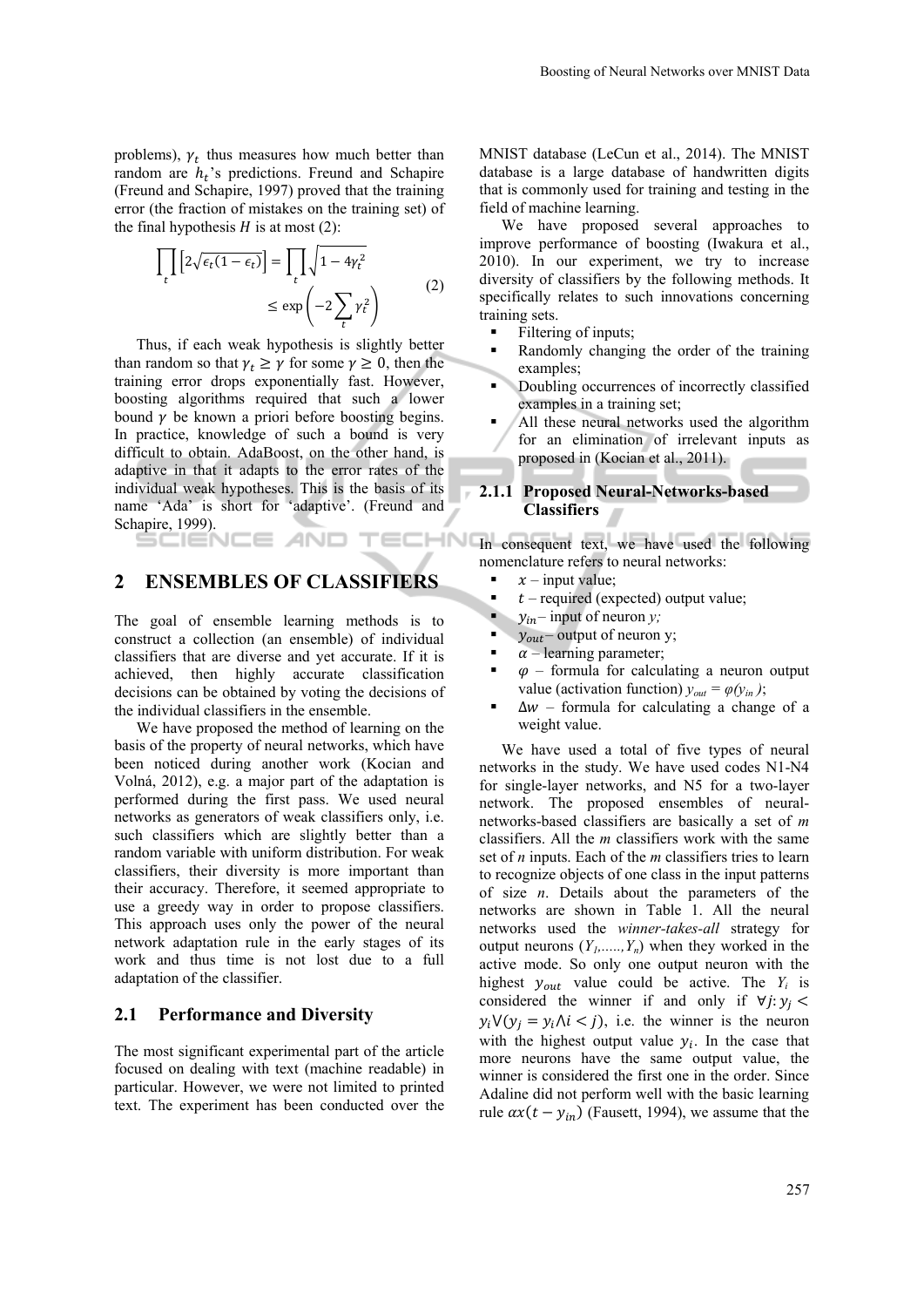cause lays in the relatively big number of patterns and inputs and therefore possibly the big value of  $(t - y_{in})$ . That is, why we have normalized value of  $(t - y_{in})$  by the sigmoid function.

Table 1: Parameters of classifiers.

| Type           | $\varphi(x)$              | Δw                           |  |
|----------------|---------------------------|------------------------------|--|
| N <sub>1</sub> | Identity                  | Modified Adaline Rule        |  |
| N <sub>2</sub> | $\overline{1 + \exp(-x)}$ | Delta Rule                   |  |
| N <sub>3</sub> | Identity                  | Hebb Rule                    |  |
| N <sub>4</sub> | Identity                  | Perceptron Rule              |  |
| N <sub>5</sub> | $1 + \exp(-x)$            | <b>Back Propagation Rule</b> |  |

The *classifier* is an alias for an instance of a neural network. Each classifier was created separately and adapted by only one pass through the training set. After that the test set was presented and all achieved results were recorded in detail:

- Lists of correctly and incorrectly classified patterns;
- Time of adaptation.

*Ensemble* is a set of 100 classifiers, i.e. 100 instances of neural networks. Each ensemble is defined by two parameters in total:

- The base algorithms, i.e. what types of neural networks form the ensemble (Table 1);
- Configuring of rising the diversity i.e. what methods were used to increase the diversity in the process of creation of classifiers for the ensemble. We used three methods, *Filtering*, *Shuffling* and *Doubling*.

Similarly to the classifier, the ensemble was also re-created. All achieved results were recorded in detail. Achieved parameters that were recorded for ensembles:

- **•** Patterns that were correctly identified by all classifiers;
- **Patterns that were incorrectly recognized by** all classifier;
- Maximal, minimal and average error of classifiers over the training set;
- Maximal, minimal and average error of classifiers over the test set.

### **2.1.2 Diversity Enhancement Configuration**

This section describes the method to increase the

diversity of classifiers that were used in the proposal of a specific ensemble. We used 6 bases of algorithms in total: N1 represents Adaline, N2 represents delta rule, N3 represents Hebbian network, N4 represents perceptron, N5 represents Back Propagation network and the sixth base N1-N5 represents all ensembles contain 20 specific instances of a specific type. In the test, each combination of three methods was tested on 50 ensembles that were composed from classifiers formed over a given base of algorithms. Figure 1 shows briefly the logical structure of the experiment.



Figure 1: Logical structure of the experiment. Each base of algorithm has been tested with 12 different diversity enhancing configurations. Total of 50 ensembles has been created over each base of algorithm and diversity enhancing configuration. Each ensemble consisted of 100 classifiers.

Classifiers were generated as instances of N1- N5. The accuracy of each generated classifier was verified on both the test and the training set. The results achieved by each classifier were stored in a database and evaluated at the end of the experiment. For purpose of our experiment we have defined an ensemble as a group of 100 classifiers generated over the same set of algorithms with the same configuration of the generator. One set of ensembles has been made over all available algorithms. Twelve different configurations have been tested within each set. Each configuration was tested 50 times in every set of ensembles. Therefore there have been created and tested  $6 \cdot 12 \cdot 50 \cdot 100 = 360000$  different instances of neural networks.

Figure 2 represents a creation of one classifier instance through a generator. It utilized the available library of algorithms, training set and configuration. Configuration specifies presentation of the training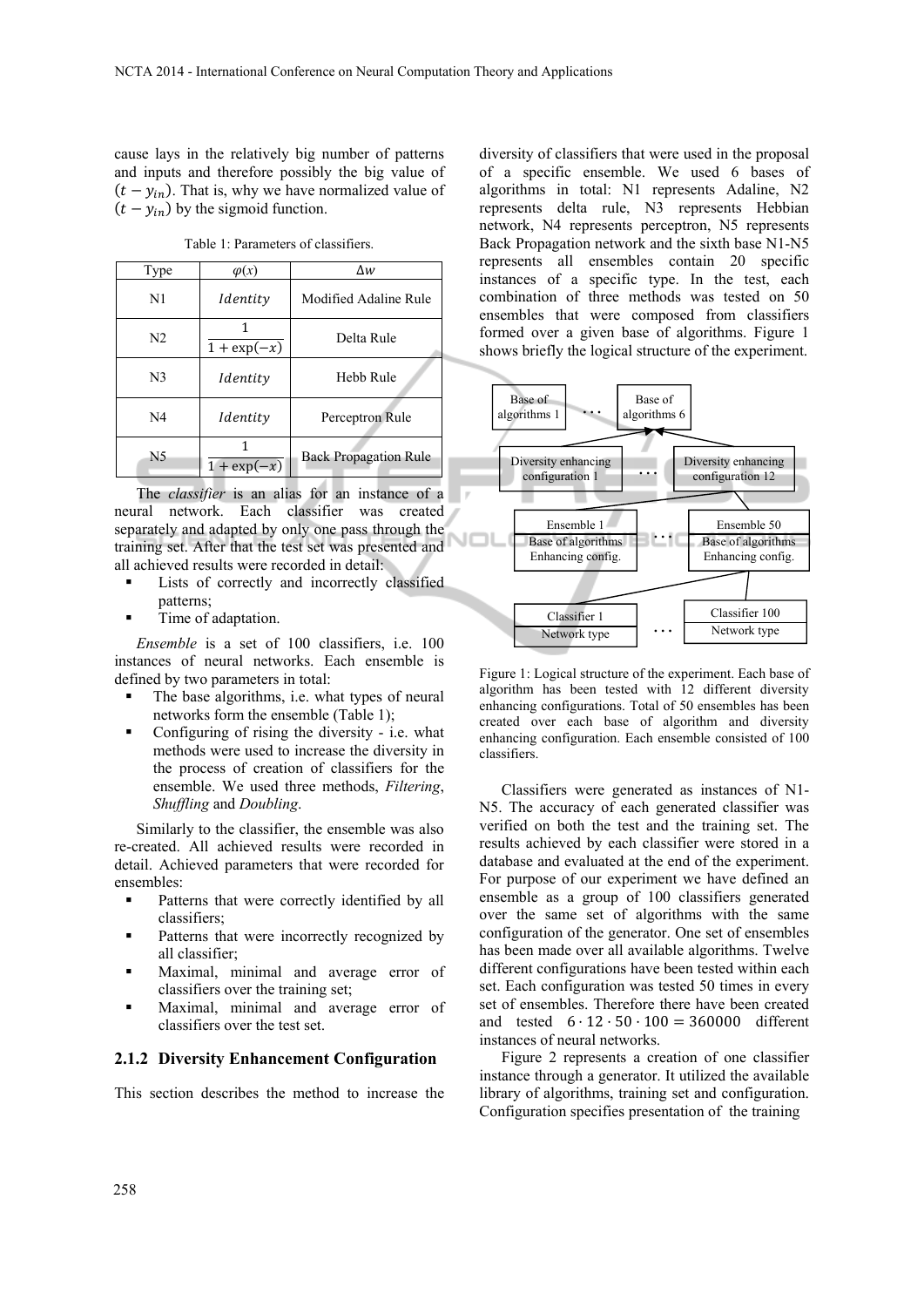

Figure 2: Block diagram of classifier generation. Dashed parts apply only to the experiment. In the real system, the procedure final product would be the classifier itself.

set. In the next step (indicated by dashed line) each generated classifier was subjected to the test of accuracy on both the training and the test set. At the end of the whole procedure, we had obtained complete information about all correctly and incorrectly classified patterns, about base algorithm and about the configuration. The experiment was conducted over the data from the MNIST database (LeCun et al., 2014). The training set contains 60000 patterns and the test set contains 10000 patterns. Patterns are stored in the database as a 28x28 pixel images with 256 grayscale. As the examples represent digits, it is obvious, that they can be divided into 10 classes, therefore all tested neural networks had a total of 10 output neurons. The highest number of input neurons was  $28 \cdot 28 = 784$ .

# **2.2 Methods of Classifiers Diversity Enhancing**

We propose the input filters as a method for enhancing diversity of classifiers. The main idea of input filter is, that classifier 'sees' only a part of the input. It forces the classifier to focus its attention only on certain features (parts of pattern). It should increase the diversity of individual classifiers generated. Input filter is represented by a bitmap *F* of the same size as the original pattern. The classifier 'sees' the input pattern 'through' matrix *F*  while only bits of  $F$ , which have value of 1 are 'transparent'. The blank filter is represented by a matrix whose pixels are all set to value of 1. Topology of classifier always reflects the current filter in the sense that the number of input neurons is equal to the number of bits with value of 1 in the bitmap  $\vec{F}$ . It implies that the topology of classifiers,

when using a non-blank filter, is smaller and less demanding in terms of memory space and CPU time. Figure 3 shows the example of application of different filters to the pattern representing the number '8'. We have used the following three modes of the input filters:

- Blank;
- Random (white noise);
- Random Streak. In this mode, vertical or horizontal filter was picked-up with the same probability of 0.5.



Figure 3: Example of use of different filters on the input pattern with the image number '8'. In the top row we can see four different filter matrices, in the bottom row there are the results of the filtration (what the classifier can see). Through the blank filter (left) the original shape of the pattern is visible. Displayed filters from the left: The blank filter, the random filter, the horizontal streak filter, the vertical streak filter.

*Shuffling.* Training patterns were presented in random order. This can force the classifier to go the other path during the learning.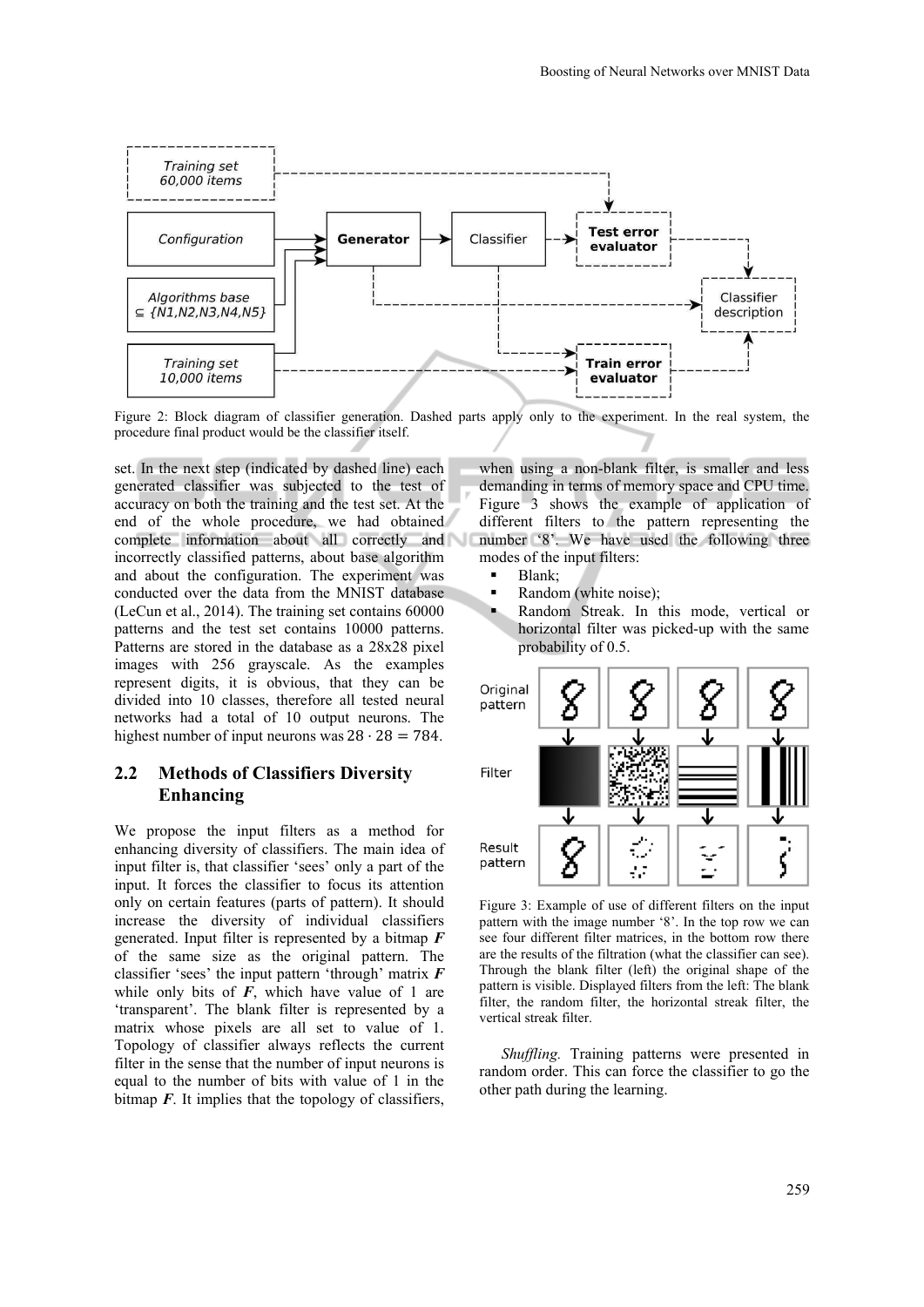*Doubling.* Patterns that were correctly identified by all tested classifiers in the ensemble, were removed from the training set. Patterns that have not been properly learned by any classifier in the ensemble, were included twice in the training set.

We have used the diversity of classifiers in the ensembles as the criterion for judging the success of algorithms and configurations. Moreover, we have focused mainly on performance at the test set of patterns. We have expressed the diversity as the reciprocal of the count of patterns, which were not correctly classified by any of the classifiers in the ensemble. The smaller number of unrecognized patterns means the more successful ensemble. If the diversity on the testing set was remarkably worse than the diversity on the training set, we have experienced over-fitting. The results of the experiments are summarized in Tables 2-4. The tables share a common column marking:

- **TAvg** average percentage of unrecognized patterns in the training set;
- GAvg –average percentage of unrecognized patterns in the test set
- GAvg/TAvg error ratio. Generalization capabilities. The higher value indicates the higher overfitting. So the smaller number means the higher quality of the classifier.

| l'ype          | TAvg  | GAvg  | GAvg/TAvg |
|----------------|-------|-------|-----------|
| N1             | 0.760 | 1.093 | 1.438     |
| N <sub>2</sub> | 0.610 | 0.943 | 1.545     |
| N3             | 0.900 | 1.423 | 1.581     |
| N4             | 0.770 | 1.093 | 1.419     |
| N5             | 0.360 | 0.510 | 1.416     |
| $N1-N5$        | 0.430 | 0.630 | 1.465     |

Table 2: Achieved experimental results.

In Table 2 we can see that the average performance of the Back Propagation network (N5) is the best. It also shares the best GAvg/TAvg value with the perceptron (N4). On the other side, the Hebb (N3) is the worst, it gives the worst performance on both the average error and the GAvg/TAvg value.

Table 3: Comparison of quality of ensembles by doubling and shuffling.

|           | Doubling |       | Shuffling |       |
|-----------|----------|-------|-----------|-------|
|           | Yes      | No    | Yes       | No    |
| TAvg      | 0.348    | 0.928 | 0.540     | 0.737 |
| GAvg      | 0.718    | 1.180 | 0.833     | 1.066 |
| GAvg/TAvg | 2.063    | 1.271 | 1.542     | 1.446 |

Looking at Table 3, the doubling method affects parameters of generated ensembles. The doubling

enhances diversity, but it also significantly reduces the ensemble's generalization capabilities. It was expected as the doubling forces the classifiers to focus on the particular portion of the train set. Concerning shuffling, it slightly enhances diversity and reduces the generalization capabilities. The shuffling is weaker than the doubling but we cannot, if it is better or worse than the shuffling.

Table 4: Comparison of quality of ensembles by filters.

| Filter        | TAvg  | GAvg  | GAvg/TAvg |
|---------------|-------|-------|-----------|
| <b>Streak</b> | 0.288 | 0.378 | . 312     |
| Random        | 0.570 | 0.824 | .445      |
| Blank         | .058  | 644   | .553      |

In Table 4 we can investigate the influence of different filters on the ensembles behaviour. It is clear from the values in the table that the filtering is the right way to go through. The filtering method put the ensemble's performance forward in both the average error and the generalization capabilities. We can also see that the streak filter performs significantly better than the random one.

# **3 BOOSTING OF NEURAL NETWORKS**

In the section we have used two different types of neural networks. Hebb network and Back Propagation network. Details about initial configurations of the used networks are shown in Table 5. Both neural networks used the *winnertakes-all* strategy for output neurons when worked in the active mode. Just as in our previous work (Kocian and Volná, 2012), we have used a slightly modified Hebb rule with identity activation function  $y_{out} = y_{in}$ . This simple modification allows using the *winner-takes-all* strategy without losing information about the input to the neuron. Back Propagation network was adapted using the sloppy adaptation as we have proposed in (Kocian and Volná, 2012).

Table 5: Neural networks initial configuration.

| Type | $\varphi(x)$   | Δw                                                             |
|------|----------------|----------------------------------------------------------------|
| Hebb | Identity       | $\alpha \cdot x \cdot t$ ; $\alpha = 1$                        |
| ΒP   | $1 + \exp(-x)$ | $ax(t-y_0) \cdot \frac{1}{2}(1+y_0)(1-y_0)$<br>$\alpha = 0.04$ |

We worked with the following approaches to patterns weights: the lowest weight of a pattern  $d_{min}$ (e.g. weight of the pattern that was recognized by all weak classifiers from an ensemble) was recorded in each iteration. When designing the training set, there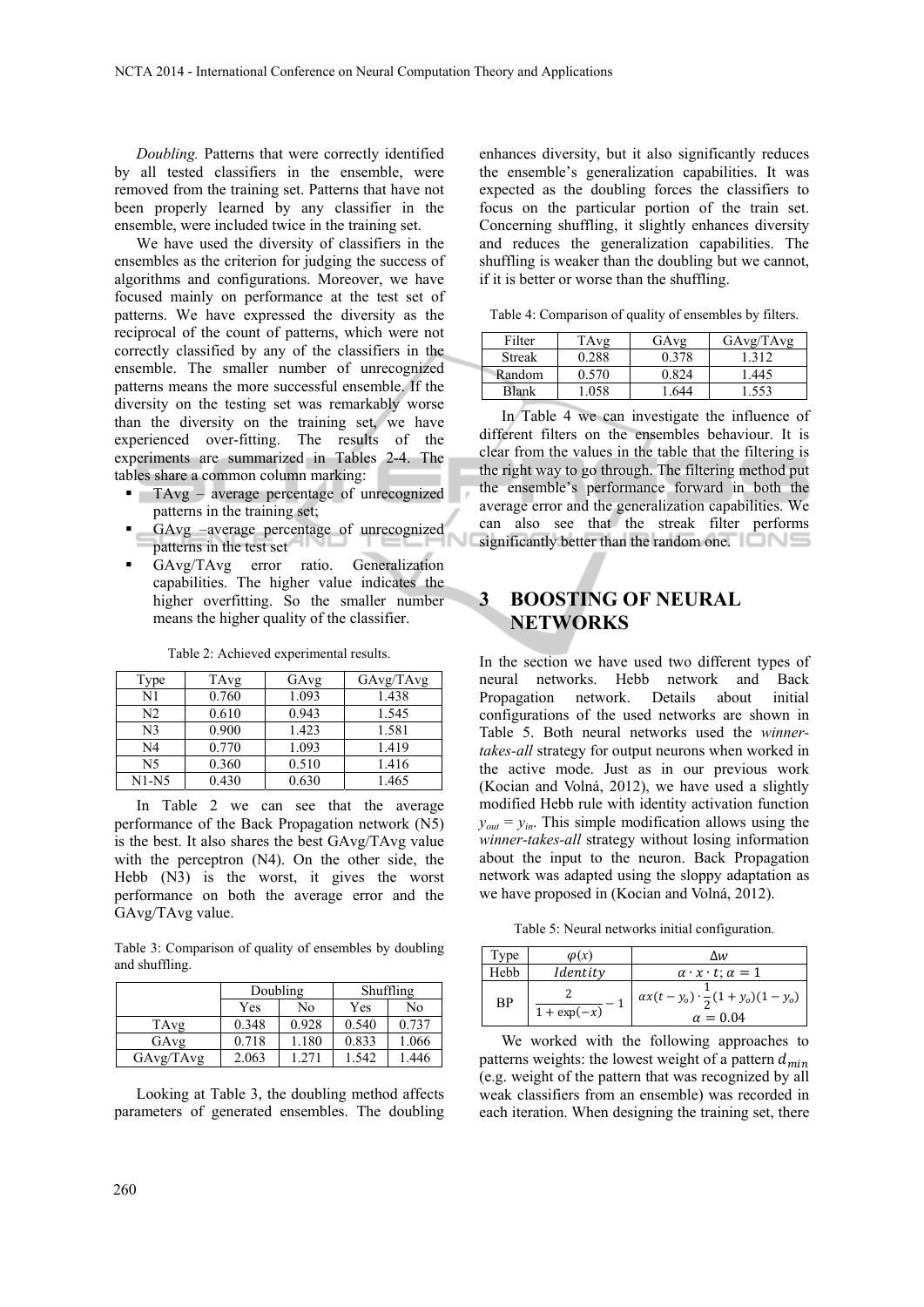were patterns with a weight value *d* inserted into the training set  $\left(\frac{d}{d_{min}} - 1\right)$  times. It means that patterns with the lowest weight value were eliminated from the training set, the others were inserted into the training set repeatedly by the size of their weight values. The order of patterns in the training set was chosen randomly. In the process, the training set was gradually enlarged. The training set was able to reach its size of  $10<sup>7</sup>$ , which significantly slowed its adaptation. To reduce enormous 'puffing' of the training set, we tried to substitute multiple insertions with dynamic manipulation with a learning rate. In this way, the neural networks set specific learning rate  $\alpha_{ti}$  (3) for each *i*-th pattern and each *t*-th iteration.

$$
\alpha_{ti} = \alpha \left( \frac{d}{d_{min}} - 1 \right) \tag{3}
$$

It turned out that neural networks did not work properly with such a modified algorithm. Handling the learning rate corresponds to the multiple insertion of a pattern in the same place in the training set. Neural networks are adapted well if patterns are uniformly spread in the training set. Therefore, it was necessary to follow multiple insertion of patterns so that the training set could always mix before its use. Methods of enhanced filtering were shown in Figure 4.



Figure 4: Filters AREA and SUBCOMBINE.

The method 'subareas' is a generalization of the strip filter. Filter AREA was always defined by six rectangular 'holes' in the mask through which the neural network saw input vectors. Size and location of rectangles were chosen randomly.

Procedural filter SUBCOMBINE transforms the original pattern *S* to the working pattern *S* so that from the original pattern randomly selects a few square areas of random identical size *p* x *m* and all of these areas are combined into one pattern.

The idea of the type of a filter is the fact that some parts of selected areas are overlapped.

We have proposed several approaches to improve performance of boosting algorithm AdaBoost.M1 based on (Freund and Schapire, 1996) that are defined as follows. Given set of  $m$  examples  $\langle (x_1, y_1), ..., (x_m, y_m) \rangle$  with labels  $y_i \in Y =$  $\{1, ..., k\}$ . The initial distribution is set uniformly over *S*, so  $D_1(i) = \frac{1}{m}$  for all *i*. To compute distribution  $D_{t+1}$  from  $D_t$ ,  $h_t$  and the last weak hypothesis, we multiply the weight of example *i* by:

- Some number  $\alpha \in [0,1)$  if  $h_t$  classifies  $x_i$ correctly ( example's weight goes down);
- '1' otherwise (example's weight stays unchanged).

The weights are then renormalized by dividing by the normalization constant  $Z_t$ . The whole boosting algorithm is shown in Figure 5.



Figure 5: boosting algorithm AdaBoost.M1.

Exactly as we have expected, the more classifiers was in the ensemble, the more difficult it was to find another sufficient classifier which satisfies the condition  $\epsilon_t$  <  $E_{max}$ . This difficulty tended to grow exponentially fast and together with the growing training set it made the adaptation process very slow.

The experiment results are shown in Table 6, where BP8 means Back Propagation network with 8 hidden neurons and BP50 with 50 hidden neurons.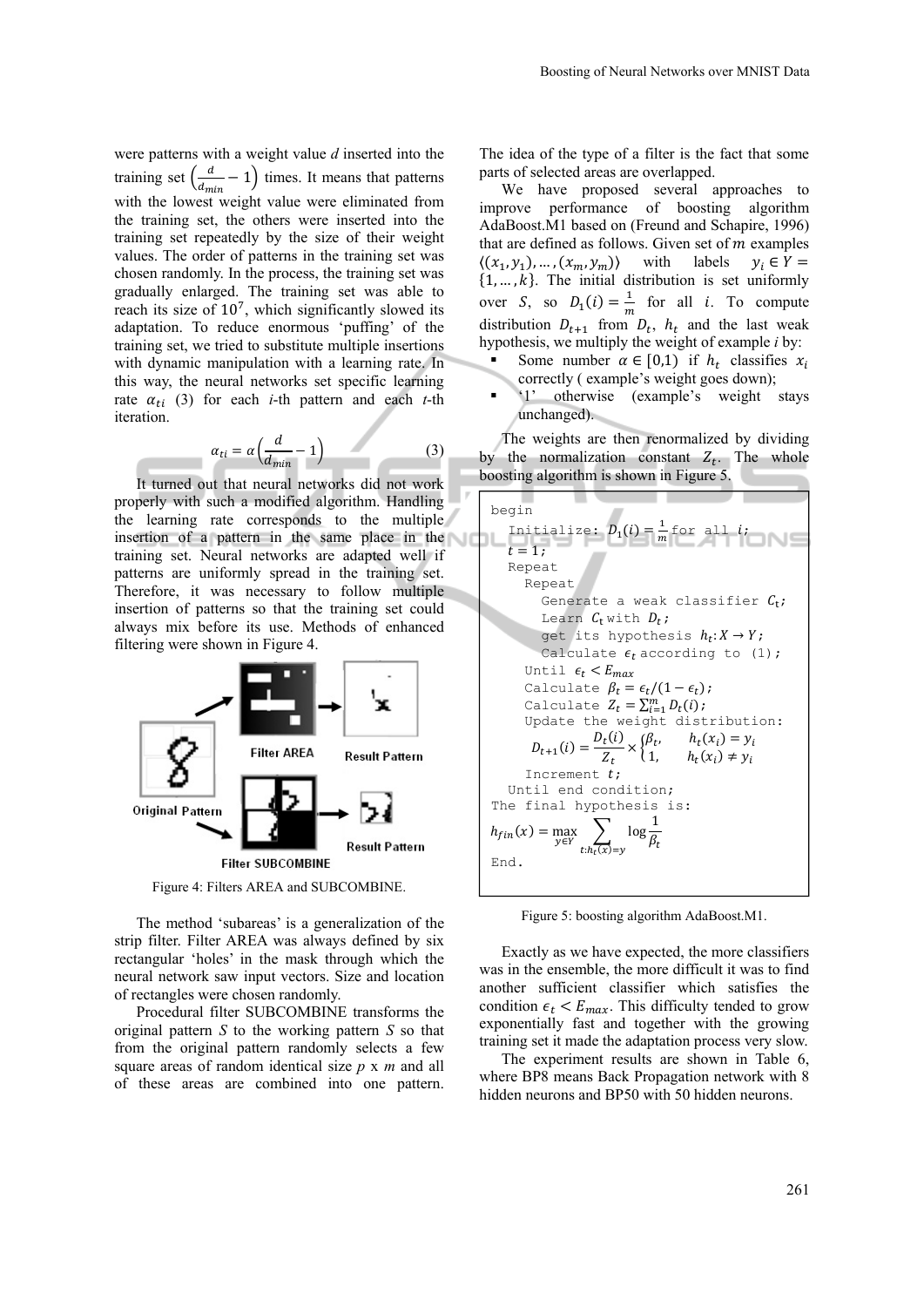| Classifier;             | Test   | Train  | Train       |
|-------------------------|--------|--------|-------------|
| <b>FILTER</b>           | Err.   | Err.   | <b>Size</b> |
| Hebb;<br>AREA           | 10.907 | 10.860 | 226444      |
| Hebb;<br><b>SUBCOMB</b> | 8.190  | 8.820  | 316168      |
| <b>BP8:</b><br>AREA     | 6.503  | 7.010  | 698539      |
| BP8<br><b>SUBCOMB</b>   | 6.720  | 7.400  | 647553      |
| BP50<br>AREA            | 0.062  | 2.890  | 38513603    |
| BP50;<br><b>SUBCOMB</b> | 0.447  | 4.090  | 12543975    |

#### Table 6: Boosting results.

# **4 RESULTS AND COMPARISON WITH OTHER METHODS**

Many methods have been tested with the MNIST database of handwritten digits (LeCun et al., 2014). NOLOGU PUBLICATIONS

While recognising digits is only one of many problems involved in designing a practical recognition system, it is an excellent benchmark for comparing shape recognition methods. Though many existing method combine a hand-crafted feature extractor and a training classifier, the comparable study concentrates on adaptive methods that operate directly on size-normalized images.

A comparison of our approach with other methods is shown in Figure 6. The graph represents the achieved test of several methods over MNIST database. Here, GREEN colour represents our results (Table 6), RED colour represents results of multilayer neural networks, VIOLET colour represents results of busted methods, and BLUE colour represents other results. It means the following methods: a linear classifier, K-nearestneighbors, a quadratic classifier, RBF, SVM, a deep convex net, convolutional nets and various combinations of these methods. Details about these methods are given in (LeCun et al., 1998).



# **TEST ERROR RATE (%)**

Figure 6: Test error over MNIST database of handwritten digits. Comparison with other methods: GREEN colour represents our results, RED colour represents results of multilayer neural networks, VIOLET colour represents results of busted methods, and BLUE colour represents other results.